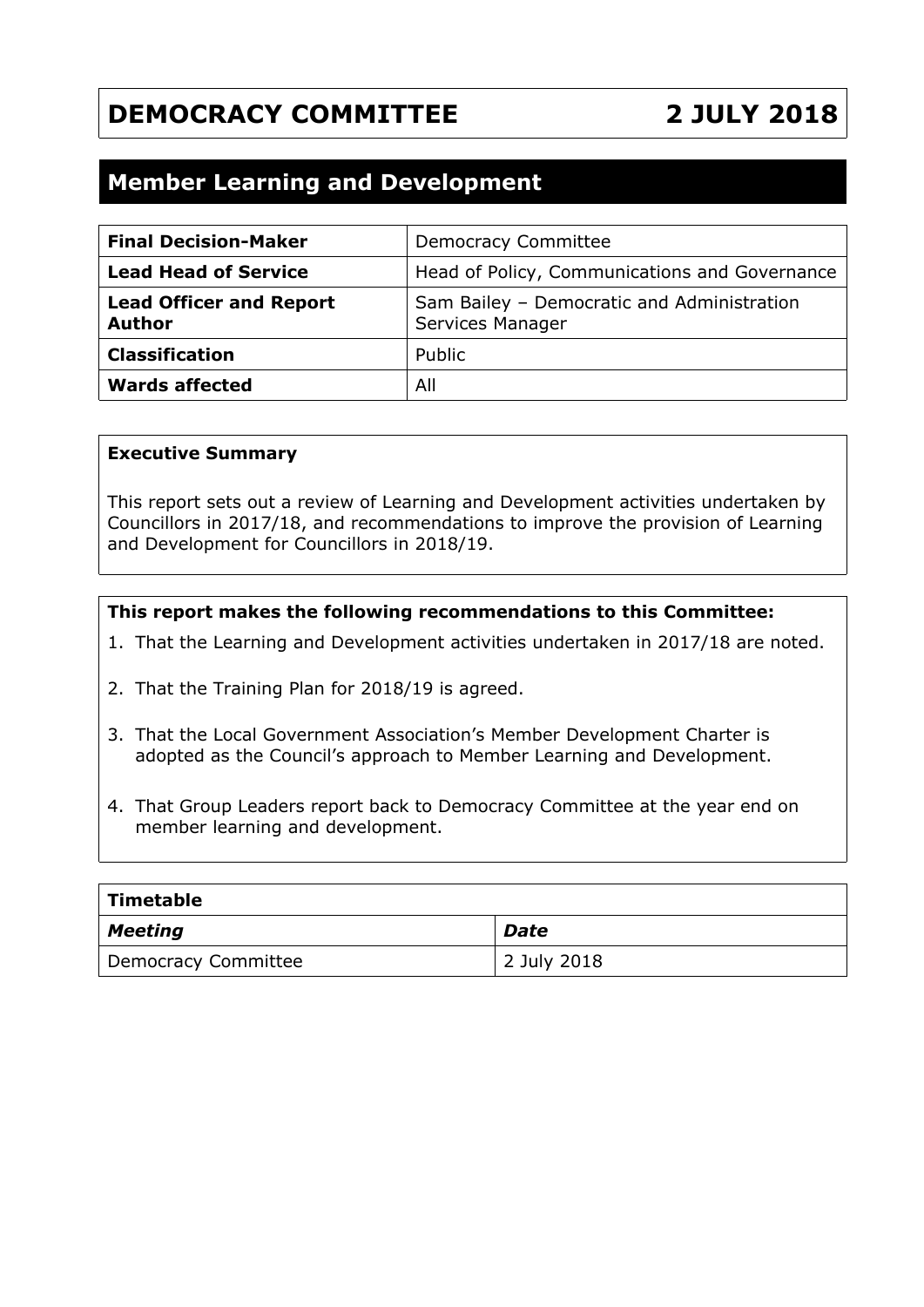#### **1. INTRODUCTION AND BACKGROUND**

- 1.1 The Democracy Committee has responsibility for Member Learning and Development. In accordance with the Constitution, one of the Committee's functions is to 'advise Councillors and the Head of Human Resources Shared Service on Councillor development priorities where appropriate'.
- 1.2 This report outlines the development activities carried out over the previous year (2017/18) and proposes the creation of a Member Development Working Group to identify learning and development priorities for members and draw up a training plan.

#### **Learning and Development Carried out in 2017/18**

- 1.3 A wide range of Learning and Development activities were carried out in 2017/18. These ranged from formal training sessions, to attendance at Conferences and member briefings on important topics. Overall, 24 different Learning and Development Activities were formally arranged by Officers. However it is important to note that sometimes these events were repeated to ensure as many Councillors could attend as possible.
- 1.4 Attendance at these events varied. The event with the lowest attendance had six members (Planning Induction) and the event with the highest attendance had 26 members (Planning Annual Refresher) – although this event took place on five separate dates due to member availability.
- 1.5 A small budget of £10,600 is available to pay for member learning and development activities. In 2017/18 £5,924.93 was spent of the budget. The table below sets out the spend compared to previous years.

| Year    | <b>Spend</b> |
|---------|--------------|
| 2017-18 | £5,924.93    |
| 2016-17 | £3,937.59    |
| 2015-16 | £5,642.19    |
| 2014-15 | £6,752.15    |
| 2013-14 | £7,795.16    |
| 2012-13 | £6,281.39    |

1.6 Appendix 1 sets out the different learning and development activities that were undertaken in 2017/18, along with the number of members that attended each session.

#### **Training Plan for 2018/19**

1.7 The Training Plan for 2018/19 is attached to this report as Appendix 3. The plan outlines briefings, training sessions and site visits planned for the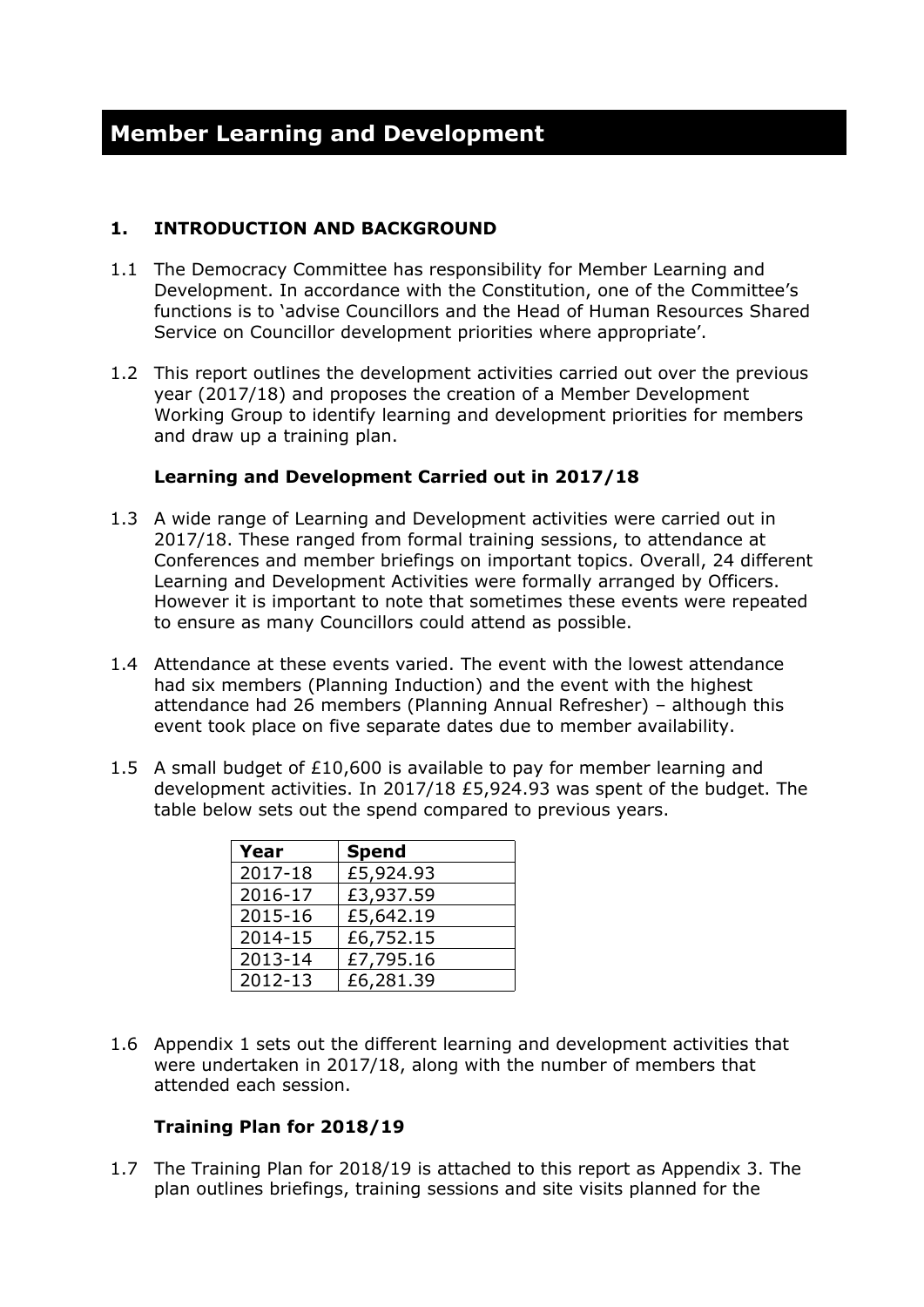2018/19 municipal year. The plan includes sessions that have already taken place for information.

#### **Member Learning and Development Needs**

- 1.8 Whilst a wide variety of Learning and Development activities had been carried out in 2017/18, these had not all been well attended.
- 1.9 The Local Government Association has produced a Member Development Charter that sets out best practice for member development. Authorities are able to self assess against the framework and choose to adopt the measures set out within the framework that they see appropriate. The Member Development Framework is attached to this report as Appendix 2. It is recommended that the Democracy Committee adopts this charter as the Council's approach to member learning and development.
- 1.10 It is proposed that Member learning and development be considered regularly by the Group Leaders at their Leaders' Forum meetings. This will ensure strategic ownership of Councillor Learning and Development. If changes are required to the programme these will be recommended to the Democracy Committee for decision. This is a key initial requirement of the Local Government Association's Member Development Charter.
- 1.11 The Democratic Services Team keep a record of all Councillors' attendance at Learning and Development events. This record of attendance should be reviewed regularly by the Group Leaders so they can work to improve attendance at learning events.

#### **2. AVAILABLE OPTIONS**

- 2.1 The Committee could choose not to adopt the Training Plan for 2018/19. However a lack of training would make it difficult for Councillors to carry out their roles effectively.
- 2.2 The Committee could choose not to adopt the Local Government Association's Member Development Charter as the Council's approach to member learning and development. However if the Committee chooses not to adopt this charter then there is a risk that member learning and development is not given the priority it deserves.
- 2.3 The Committee could choose not to have the Leaders report back to them at the end of the year. However this would mean the Committee would not have an opportunity to hold the group leaders to account and would not ensure appropriate Member leadership of learning and development.
- 2.4 The Committee could choose not to involve Political Group Leaders in member learning and development, or choose to involve a different group of members to help identify learning and development needs. However this risks not giving member learning and development the strategic prominence it requires.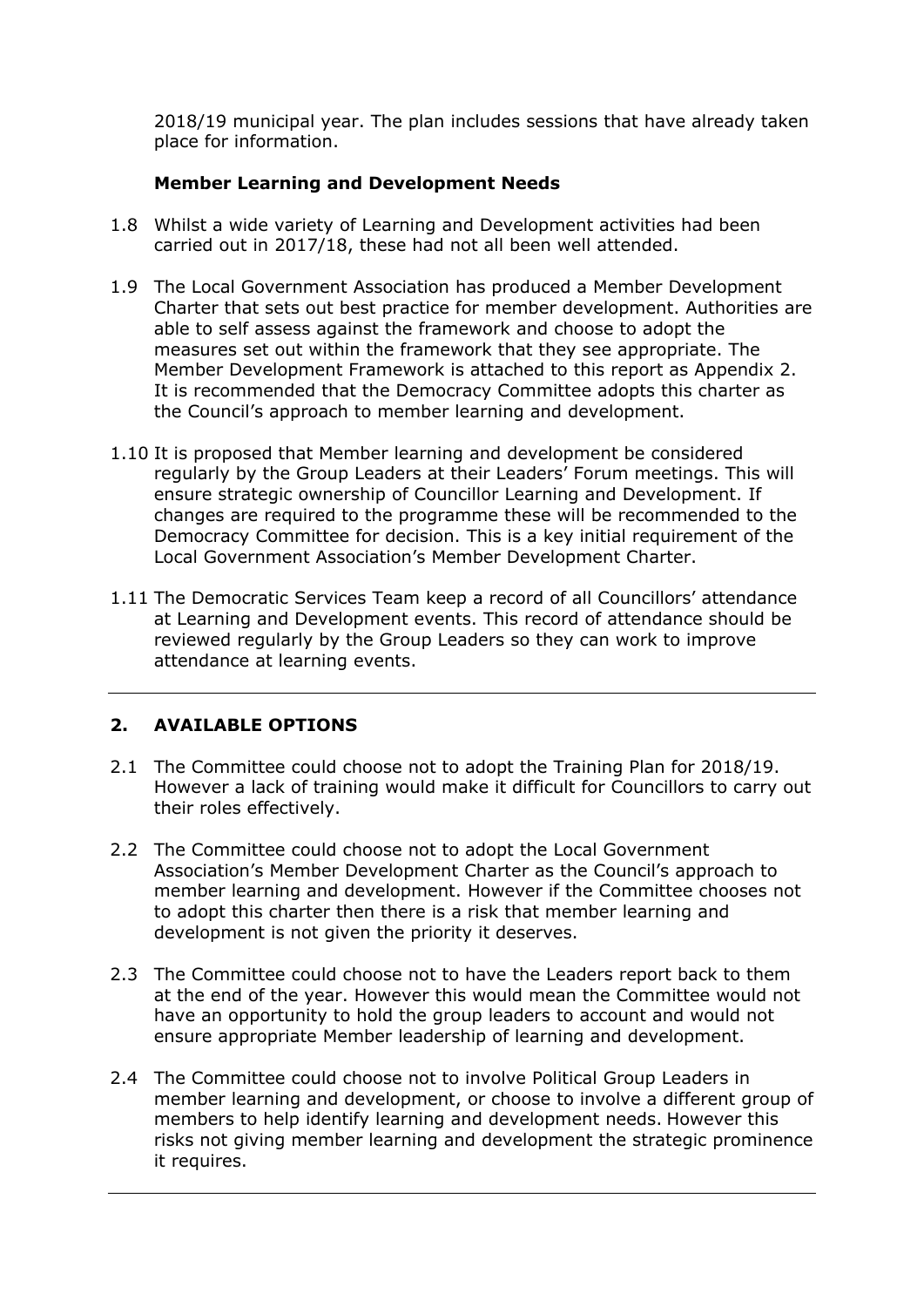#### **3. PREFERRED OPTION AND REASONS FOR RECOMMENDATIONS**

- 3.1 The Committee is recommended to approve the training plan for 2018-19 to ensure members have the appropriate training and development for the municipal year to support effective decision making and the development of Councillors.
- 3.2 The Committee is recommended to adopt the Local Government Association's Member Development Charter in order to ensure the council complies with best practice in relation to member learning and development.
- 3.3 The Committee is recommended to approve Group leaders reporting back to the Committee at year end on Member development to assess the political leadership's commitment to Member development.

#### **4. RISK**

4.1 The risks associated with this proposal, including the risks if the Council does not act as recommended, have been considered in line with the Council's Risk Management Framework. We are satisfied that the risks associated are within the Council's risk appetite and will be managed as per the Policy.

#### **5. CONSULTATION RESULTS AND PREVIOUS COMMITTEE FEEDBACK**

5.1 The training plan and review of training needs is brought to Committee on a regular basis. It was last considered by the Committee in July 2017.

#### **6. NEXT STEPS: COMMUNICATION AND IMPLEMENTATION OF THE DECISION**

6.1 Training and developments sessions are advertised to all Councillors regularly.

#### **7. CROSS-CUTTING ISSUES AND IMPLICATIONS**

| <b>Issue</b>                                    | <b>Implications</b>                                                                                                                                                                                         | Sign-off                                                |
|-------------------------------------------------|-------------------------------------------------------------------------------------------------------------------------------------------------------------------------------------------------------------|---------------------------------------------------------|
| <b>Impact on Corporate</b><br><b>Priorities</b> | Accepting the<br>recommendations will<br>materially improve the<br>Council's ability to achieve all<br>of its priorities by ensuring the<br>members have the skills to<br>fulfil their roles to the best of | Democratic and<br>Administration<br>Services<br>Manager |